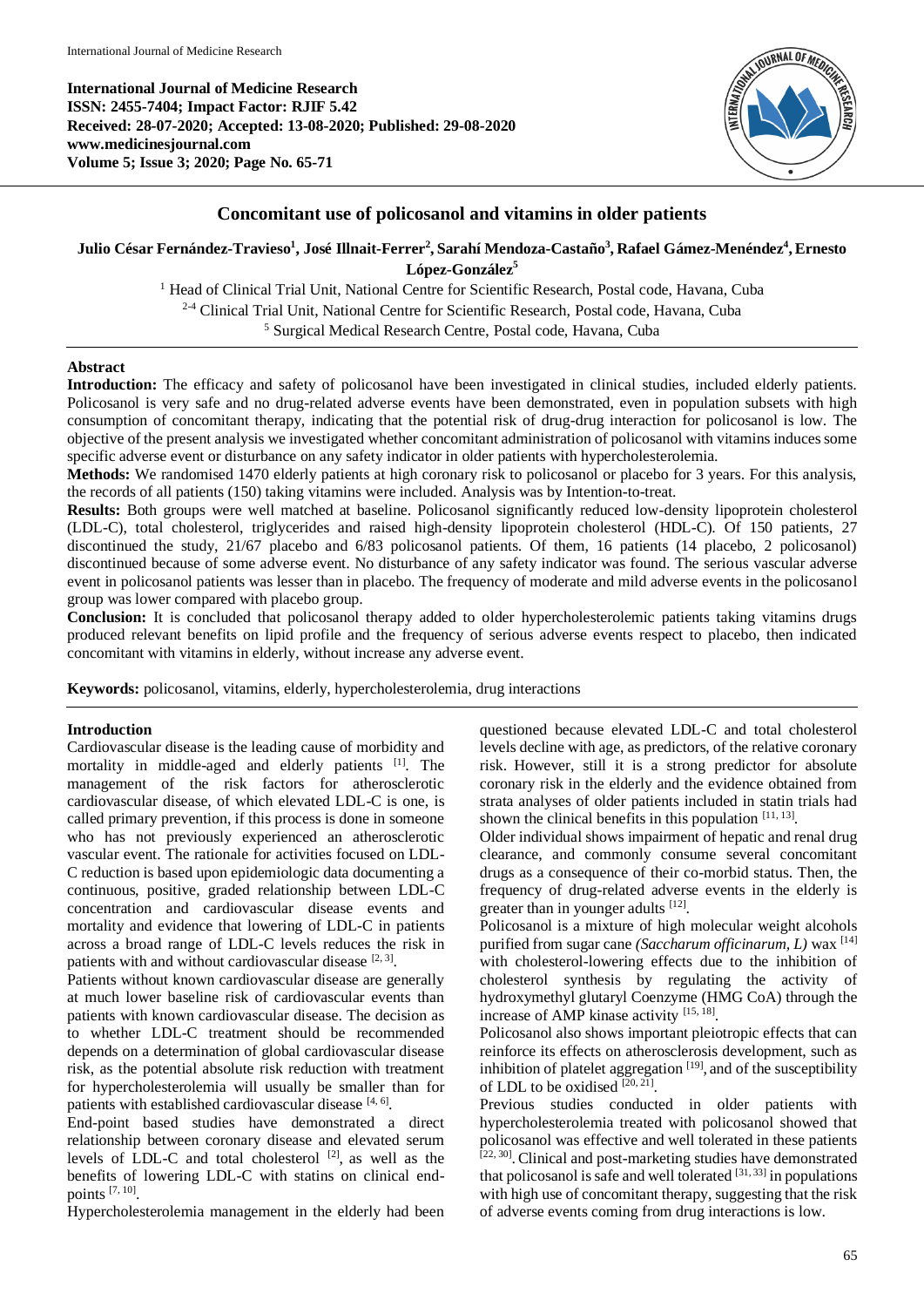Drug interactions come from pharmacokinetic and/or pharmacodynamic link between drug processing and/or drug actions<sup>[34, 35]</sup>. Nevertheless, pharmacodynamic interactions between policosanol and other drugs cannot be discarded [36, 40] .

This background supported to assess the potential interaction between policosanol and vitamins from the analysis of the data of the long-term prevention study with policosanol in the elderly. Then, the present analysis was conducted to determine whether concomitant administration of policosanol with vitamins impairs some safety indicator or increase the report of some adverse events. In addition, we also investigated if cholesterol-lowering efficacy of policosanol was evident and persistent in older patients consuming vitamins.

#### **Patients and Methods**

The present analysis includes the data of all patients consuming vitamins included in the Prevention Study of policosanol in the elderly [41].

**Ethics considerations:** An independent Ethics Committee approved study protocol before study starting. All patients were enrolled after provide informed written consent.

**Study Design.** The present analysis was based on data of a prospective, randomized, double-blinded, placebo-controlled study conducted in 1470 older patients treated with placebo or policosanol for 3 years after randomization. In brief, patients were recruited at four Policlinical Centres and followed by medical staff of the Surgical Medical Research Centre.

Initially subjects aged 60 to 80 were invited, through Family Doctors, to assess their risk factors. A total of 1612 patients were recruited after confirming that exclusion criteria were absent (visit 1). Patients were advised to follow a step one cholesterol-lowering diet for 5 weeks, after which lipid profile and safety laboratory indicators were assessed and the next week they attended to visit 2.

Laboratory values obtained at the end of baseline period and safety physical indicators obtained at visit 2 were considered as baseline values for respective parameters. Eligible patients (1470) were randomized, under double-blind conditions, to policosanol 5 mg or placebo tablets. Concomitant medications were recorded. The patients were followed every 3 months during the first year (visits 3 to 6) and at 6 months intervals thereafter (visits 7-10).

**Enrollment criteria.** Patients of both sexes aged 60 to 80 with documented past history of coronary (myocardial infarction, unstable angina and/or surgery), cerebrovascular disease, hypertension, dyslipidemia, smoking habits or/and diabetes were enrolled in the study. The rationale for the lowest age was to include older individuals with a considerable life expectancy.

**Inclusion criteria.** Patients were randomized if after the baseline period they showed total cholesterol $\geq$ 5.2, LDL- $C \geq 3.4$  and triglycerides  $\leq 4.52$  mmol/L, if exclusion criteria were not present.

**Exclusion criteria.** Patients were excluded if had active renal or diagnosed neoplastic diseases, severe hypertension (diastolic pressure  $\geq 120$  mm Hg), uncontrolled diabetes or poor cognitive function. Patients who had experienced unstable angina, myocardial infarction, stroke or any serious adverse events within the 3 months prior to enrollment were also excluded.

**Withdrawal criteria.** Any serious adverse events or adverse

events justifying such decision, unwillingness to follow-up, patients with total cholesterol  $\geq$  9 mmol/l according to central lab report, major violations of study protocol, including  $> 6$ weeks without taking the study medications.

**Treatment.** Study medications were identical in appearance. Treatments were administered in identical packages identified by a code number and the number of treatments assigned at each Policlinic by progressive inclusion. Study medications were randomised through a random allocation generated in the Database center, consisting of balanced block of size ten, with a randomization ratio 1:1. Tablets must be taken once a day (oid) with evening meal.

**Compliance assessment:** Were performed from visits 3 to 10, compliance being assessed by patient questioning and tablet counts and defined as  $\geq$  85 % of the scheduled tablets having been consumed since the prior visit.

**Concomitant medications:** Consumption of lipid-lowering drugs was forbidden from the time of enrolment to study completion, but no other restriction of concomitant therapy was done. Cases at secondary prevention were encouraged to take aspirin and/or  $\beta$ -blockers.

**Assessments:** Lipid profile and safety laboratory tests were performed at baseline and after 1, 2 and 3 years of randomization. At each visit dietary reinforcement and physical examination were done.

**Effects on lipid profile.** Changes on LDL-C were considered as the primary efficacy variable. Treatment was considered as effective if LDL-C was significantly reduced by  $\geq 15 \%$ , <sup>42</sup> changes on other lipid profile variables being secondary variables.

Safety and tolerability analyses. Patient records were reviewed and information about concomitant medication collected and analyzed. All patients taking vitamins were included in the analysis. Physical (body weight, pulse rate, blood pressure) and laboratory safety indicators (aspartate aminotransferase (AST), alanine aminotransferase (ALT), glucose, creatinine) were analyzed. Safety and tolerability analysis included all data on adverse event. Special attention was addressed to explore if policosanol increased the report of any adverse event respect to placebo group.

An adverse event was defined as any new undesirable experience or change in physical or laboratory data or the worsening of any pre-existing condition occurred through the trial, being or not drug-related. Adverse events were classified according to their intensity in mild, moderate and serious. Mild adverse event were those adverse event not requiring treatment or withdrawal of study medication, moderate adverse event required withdrawal of study medication and/or specific treatment of the adverse event.<sup>43</sup> A serious adverse event was considered any adverse event leading to patient hospitalisation or death, independently of their nature. They included all mortality, as well as fatal and non-fatal coronary, cardiovascular, cerebrovascular and vascular serious adverse event. For the whole study, events were analysed according by time of first event, but for the present analysis, the sample size and event number was too small for survival and hazard ratio analyses, the groups being

compared by relative proportions. **Laboratory analysis.** Blood samples were drawn after 12 hours overnight fasting. Lipid profile and laboratory safety indicators were assessed by enzymatic methods using reagent kits (Roche). Laboratory tests were performed in the Hitachi 719 autoanalyzer (Tokyo, Japan) located at the Medical Surgical Research Centre. Determinations were done at the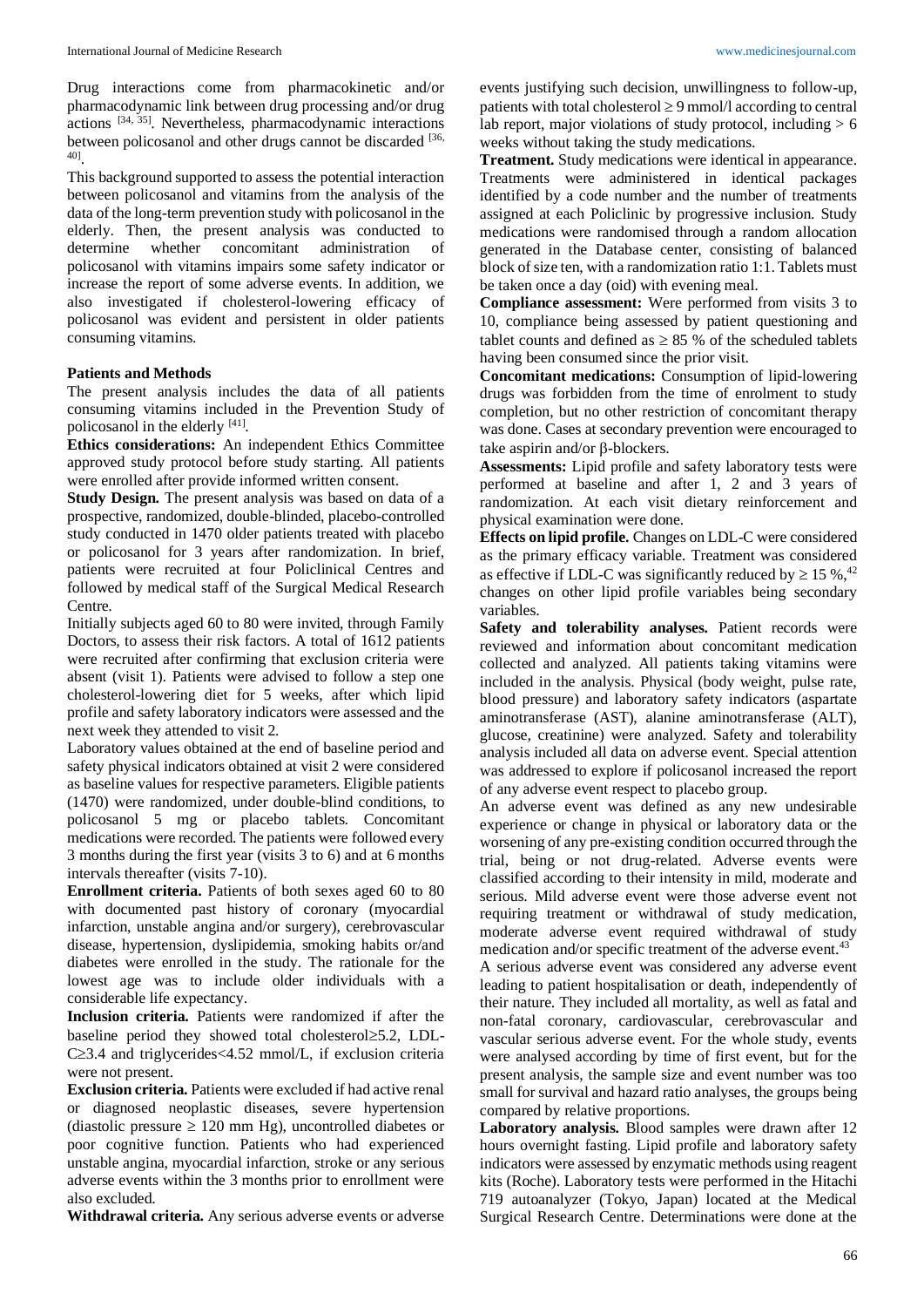same day of sampling. A quality control was performed, so that within day and between-day variations as well as accuracy vs reference standards were controlled.

**Statistical analysis.** Statistical analysis for the whole study was planned in study protocol and amendments. All data were analysed according to Intention to-treat principle, so that analyses were based on data of all randomised patients, as randomised.

ANOVA test was used to compare continuous variables during the study. Comparisons between groups of categorical data were made using the  $\chi$ 2 test. All statistical tests were two-tailed, with significance at  $\alpha = 0.05$ . Statistical analyses were performed using Statistica for Windows (Release 4.2; Copyright StatSoft, Inc. US) and SAS/STAT (Stat Soft, Version 8, US).

## **Results**

**Baseline patient characteristics.** Both groups of patients taking vitamins were comparable at baseline (Table 1). Most patients were women (80.7 %) and hypertensive (73.6 %) Study patients also showed a high frequency of diabetes (27.3 %) and coronary events (26 %). In turn, the frequency of concomitant medications was also high, the other concomitant medications most consumed being angiotensin converting enzyme inhibitors,  $\beta$ -blockers, anti-platelets, diuretics, calcium antagonists, vasodilators, anxyolytics, oral hypoglycemic drugs and myorelaxants. Concomitant medications consumption was well matched in both groups. **Withdrawal analysis.** Table 2 shows withdrawals analysis. The total number of withdrawals in policosanol group was significantly lower ( $p<0.05$ ) than in placebo. Of 150 patients consuming vitamins, 27 (18 %) discontinued the study, 21/67 placebo (31.3 %) and 6/83 policosanol (7.2 %) patients. Of them, 16 patients (14 placebo, 2 policosanol)  $(p<0.01)$ discontinued prematurely the study because of some adverse events, the frequency of policosanol patients who discontinued the study due to adverse events being also lower than in placebo, a fact consistent with the frequency of serious adverse events in both groups.

**Compliance.** Compliance with study medications, assessed by tablet count and patient interviews was good as defined by compliance criterion. Compliance was greater in policosanol than in placebo, the main difference being attributable to the withdrawals, since once a patient withdrew from the study, it did not continue on treatment.

**Effects in serum lipid profile.** Table 3 shows the effects on lipid profile. After one year, policosanol lowered significantly  $(p<0.01$  vs placebo) LDL-C, total cholesterol and triglycerides, while raised ( $p<0.05$  vs placebo) HDL-C levels. Policosanol effects persisted during the whole study. At study completion, policosanol reduced (p<0.001 vs placebo) LDL-C (31.9 %), total cholesterol (21.7 %), triglycerides  $(21.1\%)$  and raised  $(p<0.001$  vs placebo) HDL- $C(18.2\%)$ .

**Safety and tolerability.** No impairment of safety indicators was observed (Table 4).

Table 5 shows the frequency of adverse events occurred during the study. The serious vascular adverse events in policosanol patients taking vitamins (2/83, 2.4 %) was lesser  $(p<0.01)$  than in placebo (10/67, 14.9 %). Also, the frequency of moderate and mild adverse events reported in the policosanol group was lower  $(p<0.05)$  compared with placebo group.

| <b>Characteristics</b>                              | Placebo $(n = 67)$ |                  | Policosanol ( $n = 83$ ) |                  |
|-----------------------------------------------------|--------------------|------------------|--------------------------|------------------|
| Age (years) $(X \pm SD)$                            | $67 \pm 6$         |                  |                          | $67 \pm 6$       |
| Body mass index (kg/m <sup>2</sup> ) ( $X \pm SD$ ) |                    | $25.66 \pm 6.25$ |                          | $25.70 \pm 3.98$ |
|                                                     | n                  | $\%$             | $\mathbf n$              | $\frac{0}{0}$    |
| Gender: Female                                      | 52                 | 77.6             | 69                       | 83.1             |
| Male                                                | 15                 | 22.4             | 14                       | 16.9             |
| Personal history                                    |                    |                  |                          |                  |
| Arterial hypertension                               | 40                 | 59.7             | 44                       | 53.0             |
| Smoking                                             | 11                 | 16.4             | 17                       | 20.5             |
| Coronary disease*                                   | 18                 | 26.9             |                          | 25.3             |
| Diabetes mellitus                                   | 35.8<br>24         |                  | 17                       | 20.5             |
| Obesity ( $\text{kg/m}^2$ > 30)                     | 9.0<br>6           |                  | 3                        | 3.6              |
| Cerebrovascular disease**                           | 5                  | 7.5              | $\mathfrak{D}$           | 2.4              |
| Other concomitant medications (CM)***               |                    |                  |                          |                  |
| Angiotensin converting enzyme inhibitors            | 25                 | 37.3             | 26                       | 31.3             |
| Anti-platelet                                       | 27                 | 40.3             | 20                       | 24.1             |
| Diuretics                                           | 12                 | 17.9             | 13                       | 15.7             |
| Calcium antagonists                                 | 11                 | 16.4             | 14                       | 16.9             |
| Anxyolytics                                         | 10                 | 14.9             | 15                       | 18.1             |
| Vasodilators                                        |                    | 19.4             | 11                       | 13.2             |
| Oral hypoglycemic drugs                             | 17                 | 25.4             | 7                        | 8.43             |
| Myorelaxants                                        | 7                  | 10.4             | 9                        | 10.8             |
| <b>B-blockers</b>                                   | 9                  | 13.4             | 6                        | 7.23             |

| Table 1: Main baseline characteristics of study patients taking vitamins |  |  |  |
|--------------------------------------------------------------------------|--|--|--|
|--------------------------------------------------------------------------|--|--|--|

n Number of patients; X mean, SD standard deviation, \*myocardial infarction, unstable angina, coronary surgery.

\*\*stroke, ischemic transient attacks; \*\*\*CM consumed by > 6 % of study patients. All comparisons were not significant

**Table 2:** Withdrawal analysis of study

| Withdrawals due to AE | Placebo (n=67)   Policosanol (n=83)   p value <sup>*</sup> | Total |
|-----------------------|------------------------------------------------------------|-------|
|                       |                                                            |       |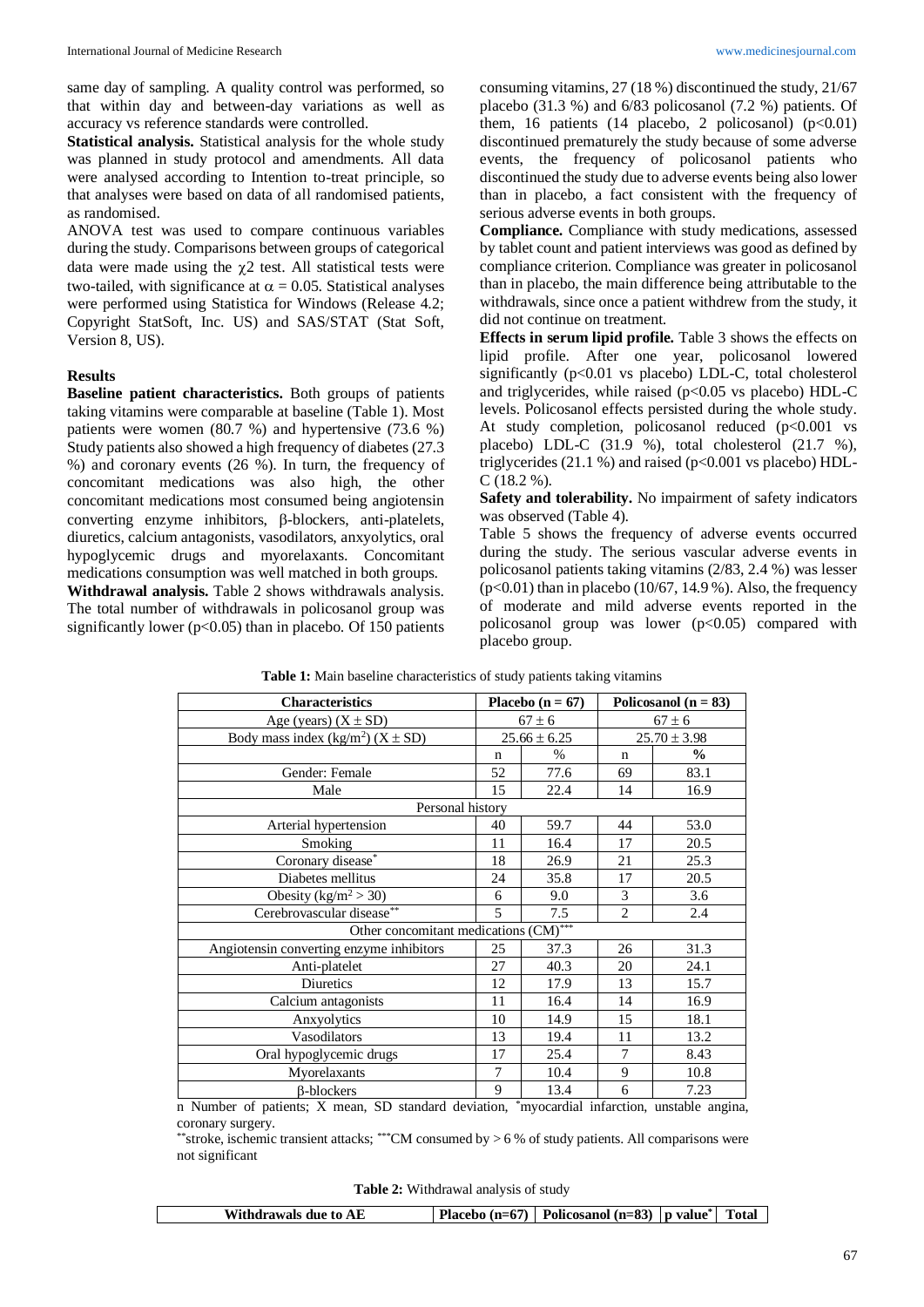| Withdrawals due to vascular SAE           | 10                               |        | p<0.01 | 12      |
|-------------------------------------------|----------------------------------|--------|--------|---------|
| Withdrawals due to SAE from other causes  |                                  |        |        | 3       |
| Subtotal due to SAE                       | 13                               |        | p<0.01 | 15      |
| Withdrawals due to mild and moderate AE   |                                  |        |        |         |
| Subtotal due to all AE                    | 14 (19.4)                        | 2(4.6) | p<0.01 | 16      |
|                                           | Withdrawals due to other reasons |        |        |         |
| Unsatisfactory efficacy                   |                                  |        | p<0.05 |         |
| Travels abroad $+$ changes to other towns |                                  |        |        | ↑       |
| Unwillingness to follow-up                |                                  |        |        |         |
| Protocol violations                       |                                  |        |        |         |
| Subtotal due to other reasons             | 7 (10.4)                         | 4(4.8) | ns     | 1(7.3)  |
| Total of withdrawals                      | 21(29.3)                         | 6(7.2) | p<0.05 | 2(18.0) |

\*Comparison with placebo ( $\chi$ 2 test)

Table 3: Long-term effects of policosanol on lipid profile of patients taking vitamins (X±SD)

| <b>Treatment</b>       | <b>Baseline</b>  | 1 year                       | 2 years                        | 3 years                        |  |  |
|------------------------|------------------|------------------------------|--------------------------------|--------------------------------|--|--|
|                        |                  | Total cholesterol (mmol/L)   |                                |                                |  |  |
| Policosanol            | $6.81 \pm 0.85$  | $5.39 \pm 0.66^{++}$         | $5.27 \pm 0.66$ <sup>+++</sup> | $5.33 \pm 0.74^{+++}$          |  |  |
| Placebo                | $6.56 \pm 0.79$  | $6.56 \pm 0.80$              | $6.53 \pm 0.75$                | $6.48 \pm 0.75$                |  |  |
|                        |                  | $LDL-C$ (mmol/L)             |                                |                                |  |  |
| Policosanol            | $4.73 \pm 0.91$  | $3.59 \pm 0.67^{++}$         | $3.31 \pm 0.60^{++}$           | $3.22 \pm 0.70^{++}$           |  |  |
| Placebo                | $4.54 \pm 0.89$  | $4.51 \pm 0.95$              | $4.61 \pm 0.80$                | $4.63 \pm 0.77$                |  |  |
|                        | $HDL-C$ (mmol/L) |                              |                                |                                |  |  |
| Policosanol            | $1.21 \pm 0.32$  | $1.28 \pm 0.24$ <sup>+</sup> | $1.36 \pm 0.29^{++}$           | $1.43 \pm 0.28$ <sup>+++</sup> |  |  |
| Placebo                | $1.18 \pm 0.29$  | $1.16 \pm 0.30$              | $1.17 \pm 0.18$                | $1.16 \pm 0.17$                |  |  |
| Triglycerides (mmol/L) |                  |                              |                                |                                |  |  |
| Policosanol            | $2.28 \pm 0.79$  | $1.79 \pm 0.49^{++}$         | $1.80 \pm 0.34^{++}$           | $1.80 \pm 0.24$ <sup>+++</sup> |  |  |
| Placebo                | $2.31 \pm 1.13$  | $2.25 \pm 0.77$              | $2.24 \pm 0.54$                | $2.26 \pm 0.68$                |  |  |

X mean, SD standard deviation,  $p < 0.05$ ;  $+p < 0.01$ ;  $p+p < 0.001$ , ANOVA test

| Table 4: Long-term effects of policosanol on safety indicators of study patients taking vitamins (X±SD) |  |  |  |  |  |
|---------------------------------------------------------------------------------------------------------|--|--|--|--|--|
|---------------------------------------------------------------------------------------------------------|--|--|--|--|--|

| <b>Treatment</b> | <b>Baseline</b>        | 1 year                     | 2 years           | 3 years           |  |
|------------------|------------------------|----------------------------|-------------------|-------------------|--|
| Weight (kg)      |                        |                            |                   |                   |  |
| Policosanol      | $65.43 \pm 10.83$      | $65.79 \pm 10.80$          | $65.73 \pm 10.97$ | $65.58 \pm 10.89$ |  |
| Placebo          | $65.04 \pm 13.36$      | $66.06 \pm 12.14$          | $66.30 \pm 11.99$ | $65.71 \pm 12.11$ |  |
|                  |                        | Pulse (beats/min)          |                   |                   |  |
| Policosanol      | $72.32 \pm 6.32$       | $72.05 \pm 5.99$           | $72.80 \pm 5.06$  | $72.47 \pm 4.06$  |  |
| Placebo          | $71.37 \pm 5.70$       | $72.04 \pm 6.96$           | $71.37 \pm 4.34$  | $71.63 \pm 5.86$  |  |
|                  |                        | Diastolic pressure (mm Hg) |                   |                   |  |
| Policosanol      | $79.88 \pm 9.03$       | $79.87 \pm 5.33$           | $78.53 \pm 6.08$  | $79.80 \pm 6.78$  |  |
| Placebo          | $80.45 \pm 8.60$       | $81.12 \pm 6.56$           | $80.53 \pm 6.10$  | $80.75 \pm 5.72$  |  |
|                  |                        | Systolic pressure (mm Hg)  |                   |                   |  |
| Policosanol      | $131.8 \pm 16.32$      | $127.4 \pm 11.04$          | $127.7 \pm 11.6$  | $127.6 \pm 13.35$ |  |
| Placebo          | $131.6 \pm 15.55$      | $133.4 \pm 12.92$          | $130.3 \pm 9.81$  | $130.0 \pm 11.98$ |  |
|                  |                        | $ALT$ (U/L)                |                   |                   |  |
| Policosanol      | $19.66 \pm 9.25$       | $18.70 \pm 8.70$           | $18.90 \pm 7.32$  | $19.28 \pm 8.84$  |  |
| Placebo          | $21.82 \pm 9.64$       | $22.30 \pm 8.25$           | $21.96 \pm 6.49$  | $23.14 \pm 4.44$  |  |
|                  |                        | AST (U/L)                  |                   |                   |  |
| Policosanol      | $22.10 \pm 8.25$       | $20.88 \pm 6.46$           | $20.73 \pm 7.45$  | $20.68 \pm 7.25$  |  |
| Placebo          | $24.36 \pm 7.91$       | $22.78 \pm 8.54$           | $23.02 \pm 6.24$  | $21.20 \pm 4.56$  |  |
|                  |                        | Creatinine $(\mu$ mol/L)   |                   |                   |  |
| Policosanol      | $88.43 \pm 20.02$      | $88.82 \pm 12.48$          | $88.03 \pm 11.77$ | $88.78 \pm 10.60$ |  |
| Placebo          | $90.22 \pm 17.23$      | $90.82 \pm 16.72$          | $90.19 \pm 12.38$ | $89.83 \pm 13.40$ |  |
| Glucose (mmol/L) |                        |                            |                   |                   |  |
| Policosanol      | $5.49 \pm 0.93$        | $5.40 \pm 1.46$            | $5.37 \pm 1.274$  | $5.29 \pm 0.76$   |  |
| Placebo          | $5.72 \pm 1.56$<br>. . | $5.64 \pm 1.44$            | $5.63 \pm 1.52$   | $5.56 \pm 0.85$   |  |

X mean, SD standard deviation ALT alanin amino transferase, AST aspartate amino transferase. All comparisons were not significant

**Table 5:** Adverse events in study patients

|                              | Placebo $(n = 67)$ |               | Policosanol ( $n = 83$ ) |               |
|------------------------------|--------------------|---------------|--------------------------|---------------|
| Serious adverse events (SAE) |                    | $\frac{0}{0}$ |                          | $\frac{0}{0}$ |
| All cardiovascular SAE       |                    |               |                          |               |
| All cerebrovascular SAE      |                    |               |                          |               |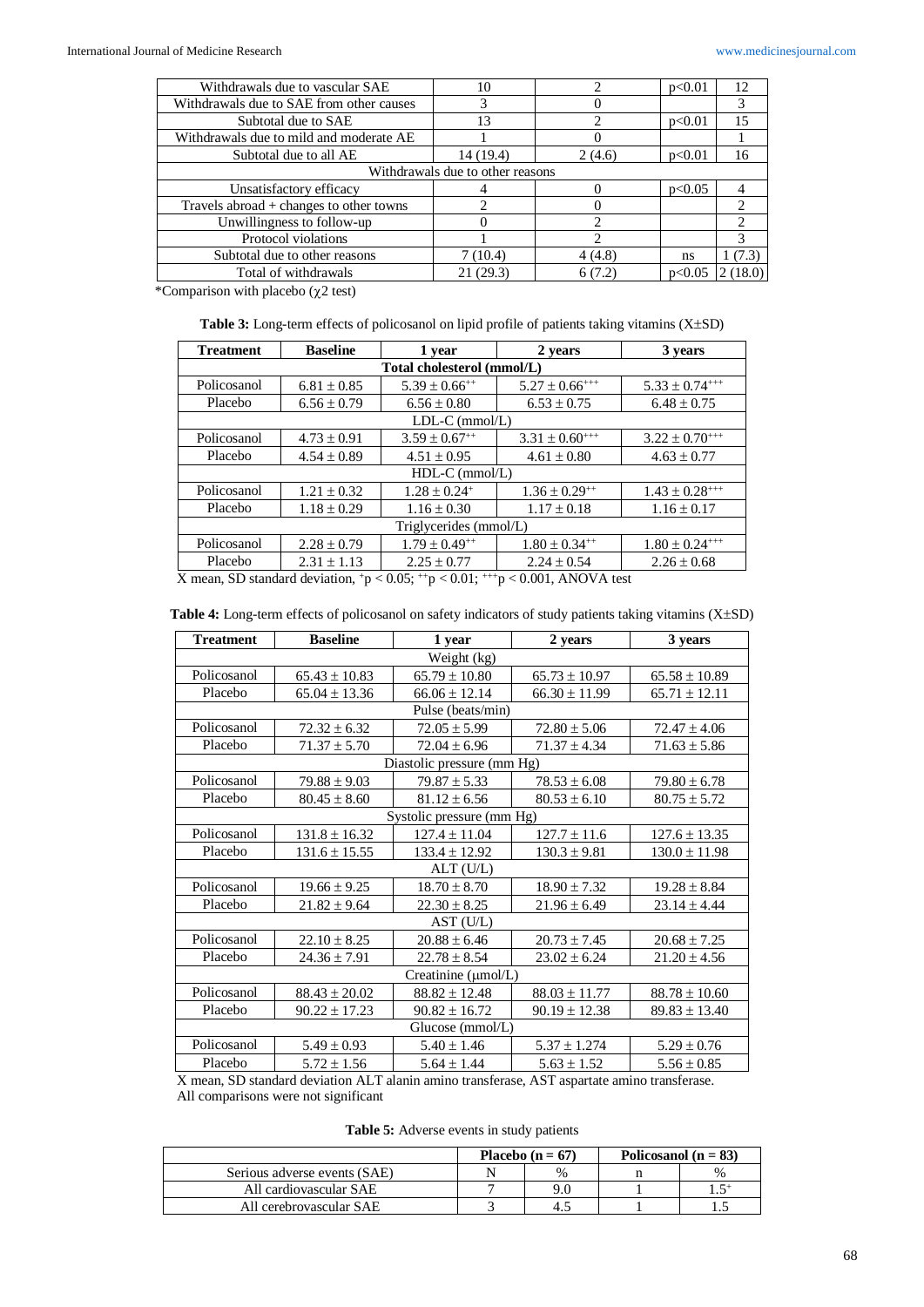| All vascular SAE                   |                    | 13.4 | $2.4^{++}$ |
|------------------------------------|--------------------|------|------------|
| All SAE $(fatal + non-fatal)$      |                    | 17.9 | $2.4^{++}$ |
|                                    | Fatal SAE (Deaths) |      |            |
| Deaths to vascular causes          |                    | 4.5  | 0.0        |
| Deaths to non-vascular causes      |                    | 1.5  | $0.0\,$    |
| All deaths                         |                    | 6.0  | $0.0^{+}$  |
| Patients with moderate and mild AE |                    | 29.9 | $9.6^+$    |
|                                    |                    |      |            |

 $+p < 0.05$ ,  $+p < 0.01$  Comparison with placebo ( $\chi$ 2 test)

## **Discussion**

The whole prevention study demonstrated that lowering LDL-C with policosanol in older hypercholesterolemic patients reduced the risk of all serious adverse events, the primary endpoint, all mortality as well as vascular, cardiovascular and coronary serious adverse events respect to placebo. The study also showed that policosanol, did not increased the frequency of non-vascular serious adverse events.

The present analysis demonstrates that policosanol administered to elderly patients taking vitamins no affecting any safety indicator or increasing the report of adverse events. In addition, the efficacy of policosanol was consistent with that expected.

Both groups were comparable at baseline, which supports their homogeneity. The mean age of study patients was around 67 years at baseline, being still young for preventive measures and related effects on life quality and expectancy. The larger proportion of women is a characteristic of the patients attending to the Policlinics [44] who are also more motivated to participate in clinical studies than men.

The frequency of concomitant medications was high, which is characteristic in the elderly. Taking into account this fact the analyses here reported are not related with a population only treated with vitamins and placebo or vitamins and policosanol, but receiving other therapies. The other concomitant drugs consumed by patients were well matched in both groups and those most frequent were consistent with the risk condition of study patients.

The present results support that policosanol efficacy is evident also in older patients taking vitamins and are consistent with previous report of the concomitant use of policosanol and others drugs [36, 40].

Thus, policosanol lowered LDL-C, the primary efficacy variable, total cholesterol and triglycerides, while raised HDL-C levels. The responses were maintained, or even enhanced, throughout the study. The changes here reported for LDL-C; total cholesterol and HDL-C are consistent with the expected response to policosanol long-term therapy, but reductions on triglycerides, however, were superior that those reported in previous studies, a finding without any conclusive explanation. No significant change of any lipid profile variable occurred in placebo group.

The different withdrawal rate in both groups was a consequence of the discontinuations due to serious adverse events and those due to unsatisfactory efficacy for achieving levels over those considered as upper cut-off for premature discontinuations. Thus, the frequency of all vascular serious adverse events, cardiovascular, cerebrovascular, all deaths to vascular causes and all deaths was lower ( $p<0.05$ ) than in placebo, consistently with LDL-C lowering and pleiotropic effects of policosanol, all beneficial for vascular function, thus preventing the occurrence of vascular events.

Policosanol was very well tolerated in elderly hypercholesterolemic patients consuming vitamins, similar to other studies in the elderly  $[22, 30]$ , and to studies of concomitant use of policosanol and others drugs [36, 40].

The frequency of serious adverse events was lower in policosanol than in placebo, suggesting that policosanol can contribute to reduce the risk of older patients consuming vitamins. Policosanol did not increase the frequency of adverse events compared with placebo, thus minimizing any potential risk derived from the concomitant use of policosanol and vitamins, even in older patients at high coronary risk, highly medicated with concomitant therapy and sensitive to drug-related adverse events and drug/drug interactions.

## **Conclusions**

It is concluded that policosanol therapy added to older hypercholesterolemic patients taking vitamins produced relevant benefits on lipid profile and the frequency of serious adverse events respect to placebo, then indicated concomitant with vitamins in elderly, without increase any adverse event.

## **References**

- 1. Benjamin EJ, Virani SS, Callway CW, Chamberlain AM, Chang AR, Cheng S, *et al*. Heart Disease and Stroke Statistics-2018 Update: A Report from the American Heart Association. Circulation, 2018; 137:e67-e492.
- 2. Silverman MG, Ference BA, Im K, Wiviolt SD, Giugliano RP, Grundy SM, Braunwold E, Sabatini MS. Association between lowering LDL-C and cardiovascular risk reduction among different therapeutic interventions: A Systematic Review and Meta-analysis. JAMA, 2016; 316:1289-1297.
- 3. Jellinger PS, Handelsman Y, Rosenblit PD, Bloongarden ZT, Fonseca VA, Garber AJ, *et al*. American association of Clinical Endocrinologists and American College of Endocrinology. Guidelines for management of dyslipidemia and prevention of cardiovascular disease. Endocrine Practice. 2017; 23(2):1-87
- 4. Hendrani AD, Adesiyun T, Quispe R, Jones SR, Stone NJ. Dyslipidemia management in primary prevention of cardiovascular disease. J Cardiol. 2016; 8(2):201-210.
- 5. Nayor M, Vasan RS. Recent Update to the US Cholesterol Treatment Guidelines: A Comparison with International Guidelines. Circulation, 2016; 133:1795- 806.
- 6. Packard CJ, Ford I. Long-term follow-up of lipidlowering trials. Curr Opin Lipidol, 2015; 26:572-575.
- 7. Kazi DS, Penko JM, Bibbins-Domingo K. Statins for primary prevention of cardiovascular disease: Review of Evidence and Recommendations for Clinical Practice. Med Clin North Am. 2017; 101(4):689-699.
- 8. Gurwitz JH, Go AS, Fortmann SP. Statins for primary prevention in older adults. JAMA. 2016; 316(19):1971- 1972.
- 9. Ford I, Murray H, Mc Cowan C, Packard CJ. Long-term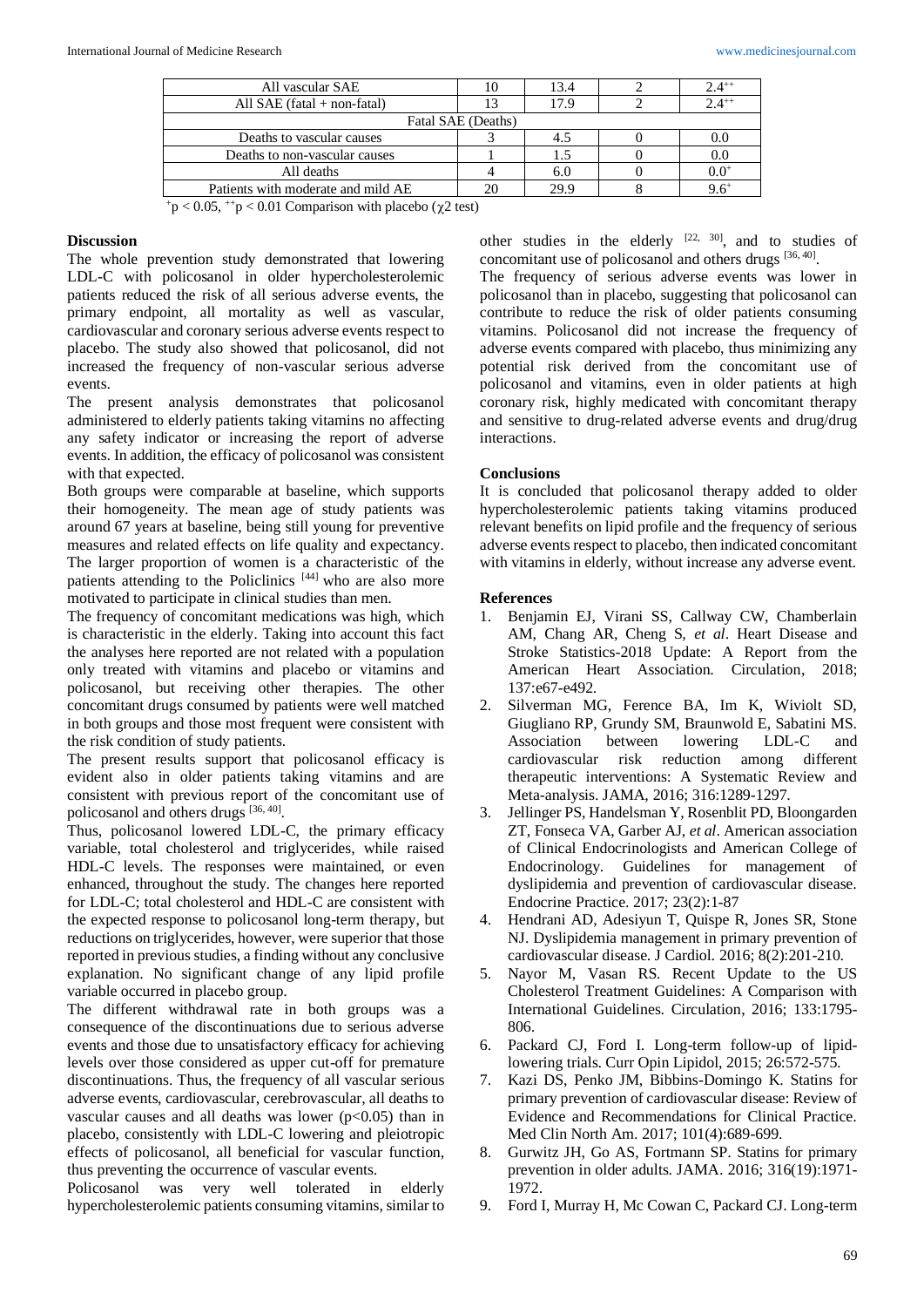safety and efficacy of lowering low-density lipoprotein cholesterol with statin therapy: 20-year follow-up of West of Scotland Coronary Prevention Study. Circulation, 2016; 133:1073-1076.

- 10. Lloyd SM, Stott DJ, de Craen AJ, Kearney PM, Sattar N, Perry I, *et al*. Long-term effects of statin treatment in elderly people: extended follow-up of the prospective study of pravastatin in the elderly at risk (PROSPER). PloS ONE, 2013; 8:e72642.
- 11. Stone NJ, Robinson JG, Lichtenstein AH, Bairey Merz CN, Blum CB, Eckel RH, *et al*. American College of cardiology/American Heart Association Task Force on Practice Guidelines. 2013 ACC/AHA guideline on the treatment of blood cholesterol to reduce atherosclerotic cardiovascular risk in adults: a report of the American College of Cardiology/American Heart Association Task Force on Practice Guidelines. Circulationm 2014; 129:S1-S45.
- 12. Felix FJ, Grau M, Fernandez D. Cholesterol and cardiovascular disease in the elderly. Facts and Gaps Aging Dis. 2013; 4(3):154-169.
- 13. Craig IH, Colquhoum D, Kostner K, Woodhouse S, dÉmdin M. Lipid-modifyng therapy in the elderly. Vasc Health Risk Manag, 2015; 11:251-263.
- 14. Mas R. Policosanol Drugs of the Future 2000; 25:569- 586.
- 15. Menéndez R, Amor AM, Rodeiro I, Gonzalez RM, Acosta P, Alfonso J, *et al*. Policosanol modulates HMG-CoA reductase activity in cultured fibroblast. Arch Med Res, 2001; 32:8-13.
- 16. Sing DK, Li Li, Poter TD. Policosanol inhibits cholesterol synthesis in hepatoma cells by activation of AMP-kinase. J Pharmacol Ther, 2006; 318:1020-1025.
- 17. Banerjee S, Ghoshal S, Porter TD. Activation of AMPkinase by policosanol requires peroxisomal metabolism. Lipids. 2011; 46(4):311-321.
- 18. Oliaro-Bosso S, Calcio E, Mantegna S, Maniet P, Rolie S. Regulation of HMG Co A reductase activity by policosanol and octacosadienol, a new synthetic analogue of octacosanol. Lipids, 2009; 44:907-916.
- 19. Arruzazabala ML, Más R, Molina V, Carbajal D, Mendoza S, Fernández L, *et al*. Eeffects of policosanol on platelet aggregation in type II hypercholesterolemic patients. Int J Tiss React, 1998; 20:119-124.
- 20. Menéndez R, Más R, Amor AM, González RM, Fernández JC, Rodeiro I, *et al*. Effects of policosanol treatment on the susceptibility of low-density lipoprotein (LDL) isolated from healthy volunteers to oxidative modification in vitro. Brit J Clin Pharmacol, 2000; 50:255-262.
- 21. Menéndez R, Más R, Amor AM, Fernández JC, González RM. Effects of policosanol on the low-density lipoprotein (LDL) isolated on hypercholesterolemic patients at high coronary risk to in vitro copper-mediated lipid peroxidation. A Randomised, Double-Blinded Pilot Study. Curr Ther Res Clin & Exptl, 2000; 61:609-620.
- 22. Castaño G, Canetti M, Moreira M, Tula L, Más R, Illnait J, *et al*. Efficacy and tolerability of policosanol in elderly patients with type II hypercholesterolemia: A 12 months study. Curr Ther Res. 1995; 56(8):819-828.
- 23. Ortensi G, Gladstein H, Valli H, Tesone PA. A comparative study of policosanol versus simvastatin in elderly patients with hypercholesterolemia. Curr Ther Res, 1997; 58:390-401.
- 24. Castaño G, Más R, Arruzazabala ML, Noa M, Illnait J, Fernández JC, *et al*. Effects of policosanol and pravastatin on lipid profile, platelet aggregation and endothelemia in older hypercholesterolemic patients. Int J Clin Pharm Res, 1999; 19:105-116.
- 25. Castaño G, Más R, Fernández JC, Illnait J, Fernández L, Alvarez E. Effects of policosanol in older patients with type II hypercholesterolemia and high coronary risk. J. Gerontol Sci Med Sci. 2001; 56(3):186-192.
- 26. Fernández JC, Más R, Castaño G, Menéndez R, Amor AM, González RM, Alvarez E. Comparison of the efficacy, safety and tolerability of policosanol versus fluvastatin in elderly hypercholesterolemic women. Clin Drug Invest. 2001; 21(2):103-113.
- 27. Más R, Castaño G, Fernández L, Illnait J, Fernández J, Alvarez E. Effects of policosanol on lipid profile and cardiac events in older hypercholesterolemic patients with coronary disease. Clin Drug Invest. 2001; 21(1):485-497.
- 28. Castaño G, Más R, Fernández J, Fernández L, Illnait J, López E. Effects of policosanol on older patients with hypertension and type II hypercholesterolemia. Drugs R&D. 2002; 3(3):159-172.
- 29. Castaño G, Mas R, Fernández L, Illnait J, Mesa M, Alvarez E, Lezcay M, *et al*. Comparison of the efficacy, safety and tolerability of policosanol versus atorvastatin in elderly patients with Type II hypercholesterolemia. Drugs & Aging, 2003; 20:153-163.
- 30. Illnait J, Fernández JC, Fernádez L, Gamez R, Mendoza S, Mas R, *et al*. Benefits of a long-term therapy with policosanol on hypercholesterolemic elder patients: a controlled study. Int J Med Sci Curr Res. 2019; 2(2):383- 395.
- 31. Fernández L, Más R, Illnait J, Fernández JC. Policosanol: results of a postmarketing surveillance control on 27 879 cases. Curr Ther Res, 1998; 59:717- 722.
- 32. Más R, Rivas P, Izquierdo JE, Hernández R, Fernández L, Fernández JC, *et al*. Pharmacoepidemiologic study of policosanol. Curr Ther Res, 1999; 60:458-467.
- 33. Fernández S, Mas R, Gamez R, Díaz A, Fernández J, Orta SD, *et al*. A pharmacological surveillance of policosanol tolerability in the elderly. Am J Ger Pharmacotherapy, 2004; 2:219-229.
- 34. Palleria C, Antonello P, Gallelli L. Pharmacokinetics drug-drug interaction and their implication in clinical management. J Res Med Sci. 2013; 18(7):601-610.
- 35. Rodeiro I, Alemán CL, Más R, Acosta PC, Rodríguez MD, Gámez R, García H. Efectos del policosanol sobre las enzimas microsomales hepáticas en ratas Sprague Dawley. Revista CENIC Cien Biol. 2000; 31(2):113- 116.
- 36. Fernández JC, Illnait J, Fernández L, Gámez R, Más R, Mendoza S, *et al*. Concomitant use of policosanol and antiplatelet drugs in older patients. Journal Gazzetta Medica Italiana. 2019; 178(1-2):1-8.
- 37. Illnait J, Fernández JC, Fernández L, Mendoza S, Más R, Gámez R, *et al*. Concomitant use of policosanol and diuretics in older patients with tyope II hypercholesterolemia. IOSR Journal of Pharmacy. 2018; 8(9):19-28.
- 38. Fernández JC, Illnait J, Fernández L, Mendoza S, Gámez R, Más R, *et al*. Effects of policosanol in older patients consuming nitrates vasodilators. Int Res J Pharm, 2018;